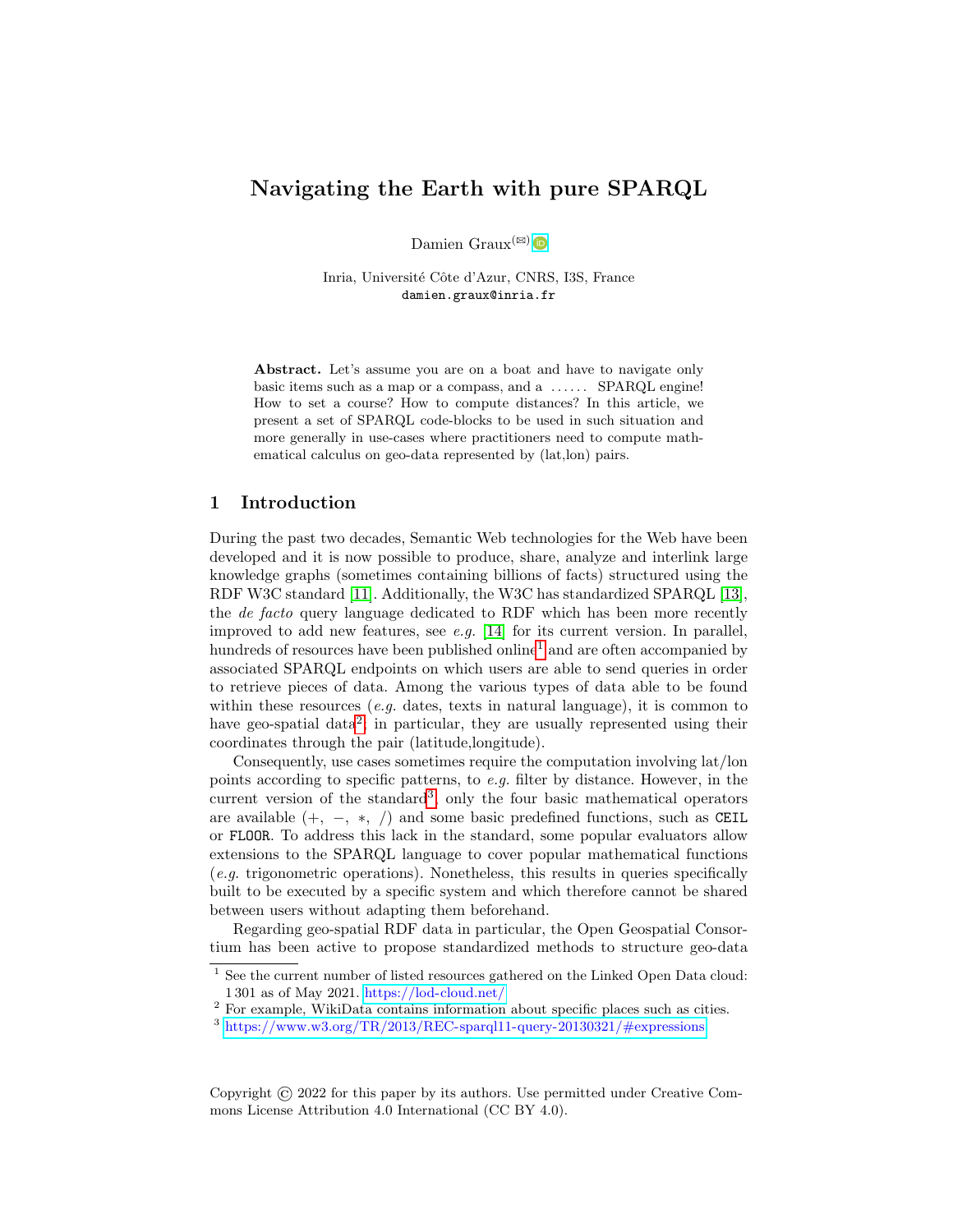and to retrieve information stored as such. In 2011, Battle & Kolas presented GeoSPARQL [\[1\]](#page-11-3): a geographic query language for RDF data. As of now, multiple triplestores offer (partial) support of GeoSPARQL [\[8\]](#page-11-4).

Nevertheless, even if GeoSPARQL provides a wide set of functions<sup>[4](#page-1-0)</sup>, most of them focus on topological geometries. In this study, we want to mainly focus on navigation-related computations on Earth, and this implies to design new specific functions. Moreover, in order to guarantee interoperability between triplestores, (and to serve as a showcase of SPARQL's potential), we choose to make only use of SPARQL 1.1 standard operators. Therefore, in this article, we provide a set of ready to be used SPARQL instructions to compute various operations on (lat,lon)-represented points. In short, a SPARQL practitioner can directly copy and paste the block of code in order to enrich her query with her own additional specific computations.

The rest of the article is organised as follows: first we provide the reader with brief background notions about Earth-surface geometry (often used by sailors) in Section [2.](#page-1-1) Second, in Section [3,](#page-2-0) we describe how standard SPARQL can be used to compute advanced mathematical functions. Then, in the main Section [4,](#page-3-0) we provide the reader with several implementations of useful geometrical use-cases. Finally, after reminding the related work in Section [5,](#page-9-0) we conclude in Section [6.](#page-10-0)

### <span id="page-1-1"></span>2 Background on Earth-surface geometry

Great-circle path. A great circle, also known as an orthodrome, of a sphere is the intersection of the sphere and a plane that passes through the center point of the sphere. A great circle is the largest circle that can be drawn on any given sphere. Any diameter of any great circle coincides with a diameter of the sphere, and therefore all great circles have the same center and circumference as each other. For most pairs of distinct points on the surface of a sphere, there is a unique great circle through the two points<sup>[5](#page-1-2)</sup>. Great-circle navigation or orthodromic navigation consists of navigating a vessel (ship or aircraft) along a great circle. Such routes yield the shortest distance between two points on the globe.

Rhumb line. In navigation, a rhumb line, or loxodrome is an arc crossing all meridians of longitude at the same angle, that is, a path with constant bearing as measured relative to true north.

Comparison. Figure [1](#page-2-1) visually shows the difference between the path following the great-circle (in cyan) and the one on a rhumb line (in red). Practically, on a great circle, the bearing<sup>[6](#page-1-3)</sup> to the destination point does not remain constant.

<span id="page-1-2"></span><sup>5</sup> Exception: a pair of antipodal points, for which there are infinitely many great circles.

<span id="page-1-0"></span><sup>4</sup> <http://www.opengis.net/def/function/geosparql/>

<span id="page-1-3"></span><sup>&</sup>lt;sup>6</sup> In navigation, bearing is the horizontal angle between the direction of an object and another object, or between it and that of true north.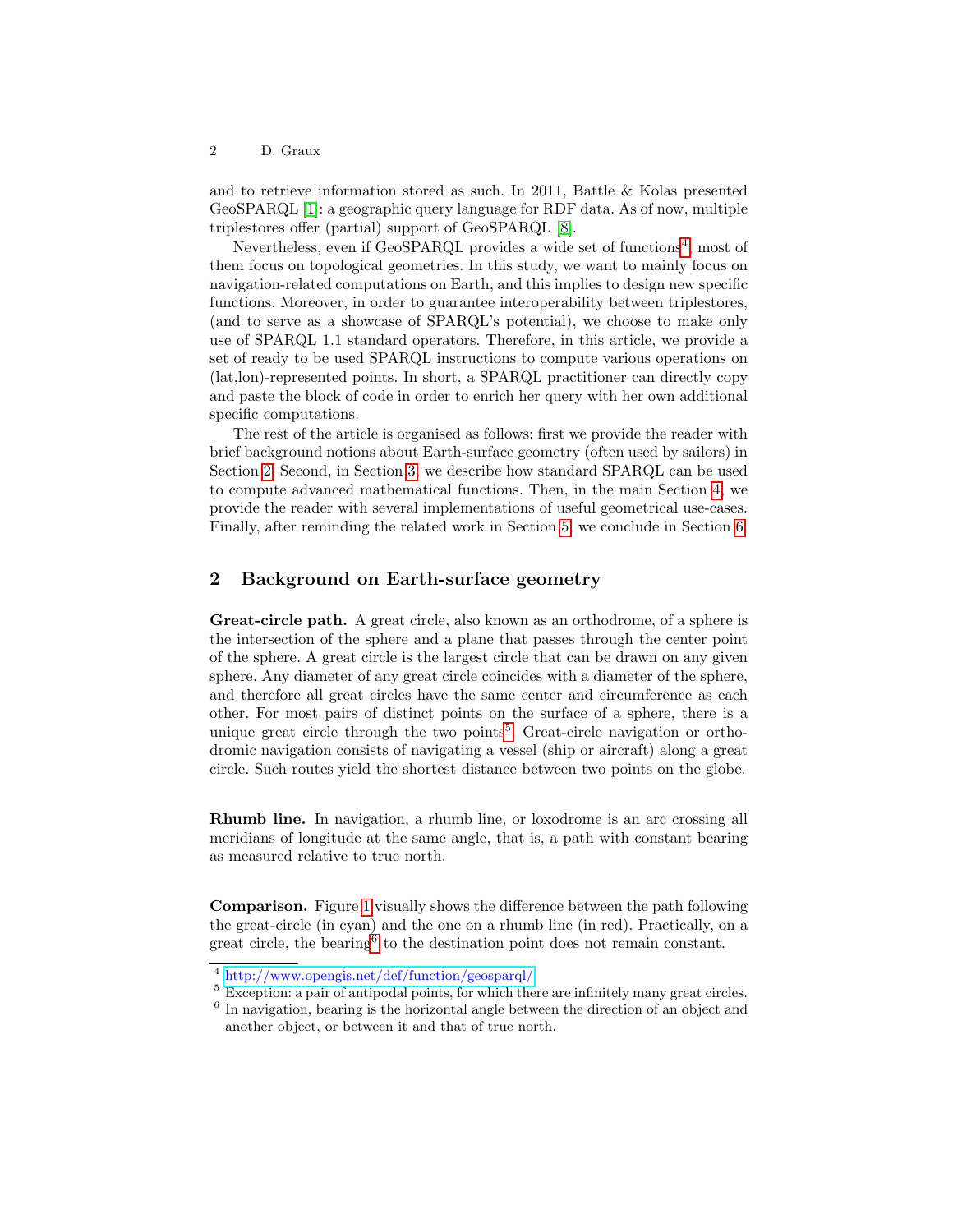<span id="page-2-1"></span>

Fig. 1. A loxodrome is represented in red, passing through two points; the shortest great circle arc defined by the same two points is displayed in blue (shortest path).

### <span id="page-2-0"></span>3 Geometrical computations with only standard SPARQL

Depending on the use cases, one might have to deal with geospatial data and more particularly with (latitude,longitude) coordinates. If e.g. the discovery of points is the only thing needed, then a classic SPARQL query can be built in order to retrieve the relevant pieces of information. However, practitioners when dealing with geo-data- often have to compare records based on the distance between points for example. For these use cases, it can be very hard to implement the filters directly within the SPARQL queries, as the SPARQL 1.1 standard only allows the four basic mathematical operators  $(+, -, *, /)$ . The chosen approach is thereby to (1) either rely on built-in specific mathematical functions provided by the SPARQL engine itself or  $(2)$  to treat results afterwards *(i.e.*) locally once having obtained results from the engine). The first case breaks the interoperability of the SPARQL query itself as it becomes engine-dependent. The second case moves computations out from the SPARQL engine and implies the query-designer to build a query having a larger scope so to further refine/filter the results later on, losing therefore in performance and network traffic.

In particular, geodata related computations, since (lat,lon) pairs use a spherical coordinate system, rely on trigonometric functions most of the time. However, such functions (e.g. cos, tan...) are not available by default in SPARQL. In order to compute mathematical expressions in SPARQL, one solution is to approximate the results using Taylor series as presented by Graux et al. [\[5\]](#page-11-5). For example, close to 0, sin can be developed using the following series (which makes only use of the 4 "basic" operators):

$$
\sin x = \sum_{k=0}^{+\infty} (-1)^k \frac{x^{2k+1}}{(2k+1)!}
$$

Easily, this trigonometric function can be coded in SPARQL and using the first terms could be enough to for example compare/sort entities. The first term of the sin series can be expressed as follows using SPARQL primitives<sup>[7](#page-2-2)</sup>:

<span id="page-2-2"></span><sup>7</sup> Relying on MINDS to generate the bindings from the mathematical formula [\[5\]](#page-11-5).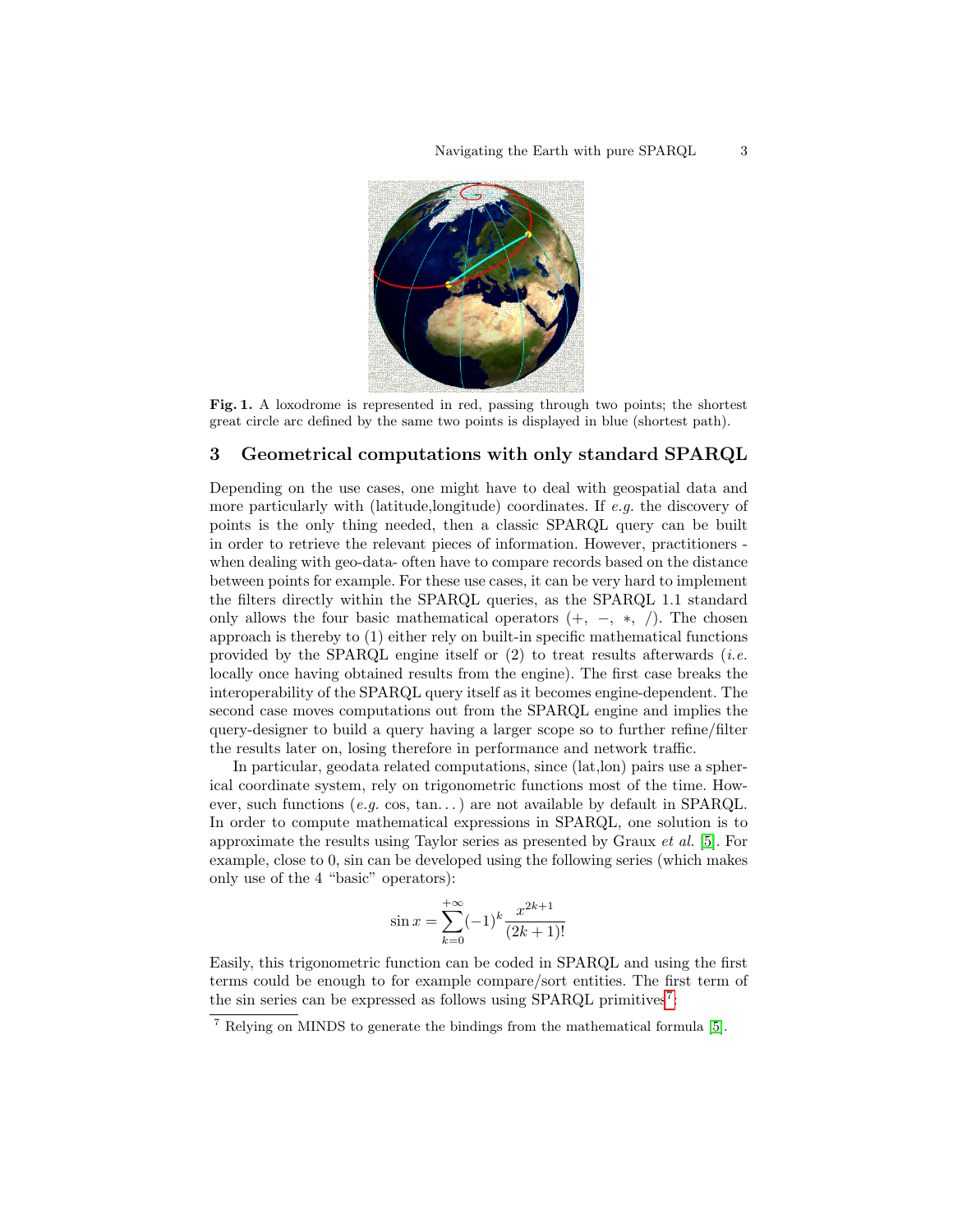```
VALUES ?2PI {"6.28318530718"^^xsd:double}
BIND ( (?X-?2PI*FLOOR(?X/?2PI) ) AS ?X_in_0_2PI )
BIND ( (1*( 1* ?X_in_0_2PI )/1.0 ) AS ?sin_first_term )
```
In order to gain in precision, the value of the variable ?X is projected within  $[0, 2\pi]$  taking advantage of the  $2\pi$ -periodicity of the sin.

More generally, this approach can be declined to various mathematical functions which admit Taylor series. This approach has the advantage of being fully compliant with the SPARQL standard. Nevertheless, it is practically prone to error if one has to write down manually the SPARQL bindings. Therefore, to ease the process, in Section [4,](#page-3-0) we provide the readers with the SPARQL code blocks for several common geospatial computations.

# <span id="page-3-0"></span>4 Computations on (Latitude,Longitude) Pairs

In the current section, we present a set of formulas and SPARQL-code blocks<sup>[8](#page-3-1)</sup> to compute operations on (lat,lon) pairs. It is worth noting that these formulas are for calculations considering a spherical earth, i.e. ignoring the ellipsoidal effects.

General SPARQL Bindings. In the rest of the Section, we present several block of bindings to operate geospatial computations. In order to factorise the syntax, there are several bindings that could be put upfront the following blocks, such as constants like  $\pi$  or the Earth radius:

```
# Useful values.
BIND (xsd:double("3.14159265359") AS ?PI ) # \pi with 11 digits.
BIND ( xsd:double("6.28318530718") AS ?2PI ) # 2π with 11 digits.
BIND ( xsd:double("6371") AS ?E_radius ) # Earth's radius, in km.
```
Similarly, we assume that the considered variables in the SPARQL query for respectively the latitude and the longitude are ?lat and ?lon when represented in degrees and ?lar and ?lor when in radians. More generally, we can also use the following bindings to convert a variable in degrees to its radian-equivalent or to designate the *deltas* between 2 pairs of coordinates, *i.e.* ?dellar and ?dellor:

```
BIND ( (xsd:double(?lat) * ?PI/180) AS ?lar) # degrees <math>\rightarrow</math> radians.# Having two pairs of coordinates, below are the deltas in radians.
BIND ( ((xsd:double(?lat2)-xsd:double(?lat1)) * ?PI/180) AS ?dellar )
BIND ( ((xsd:double(?lon2)-xsd:double(?lon1)) * ?PI/180) AS ?dellor )
```
<span id="page-3-1"></span><sup>8</sup> For space limitation, we do not provide all and limit the number of terms in series.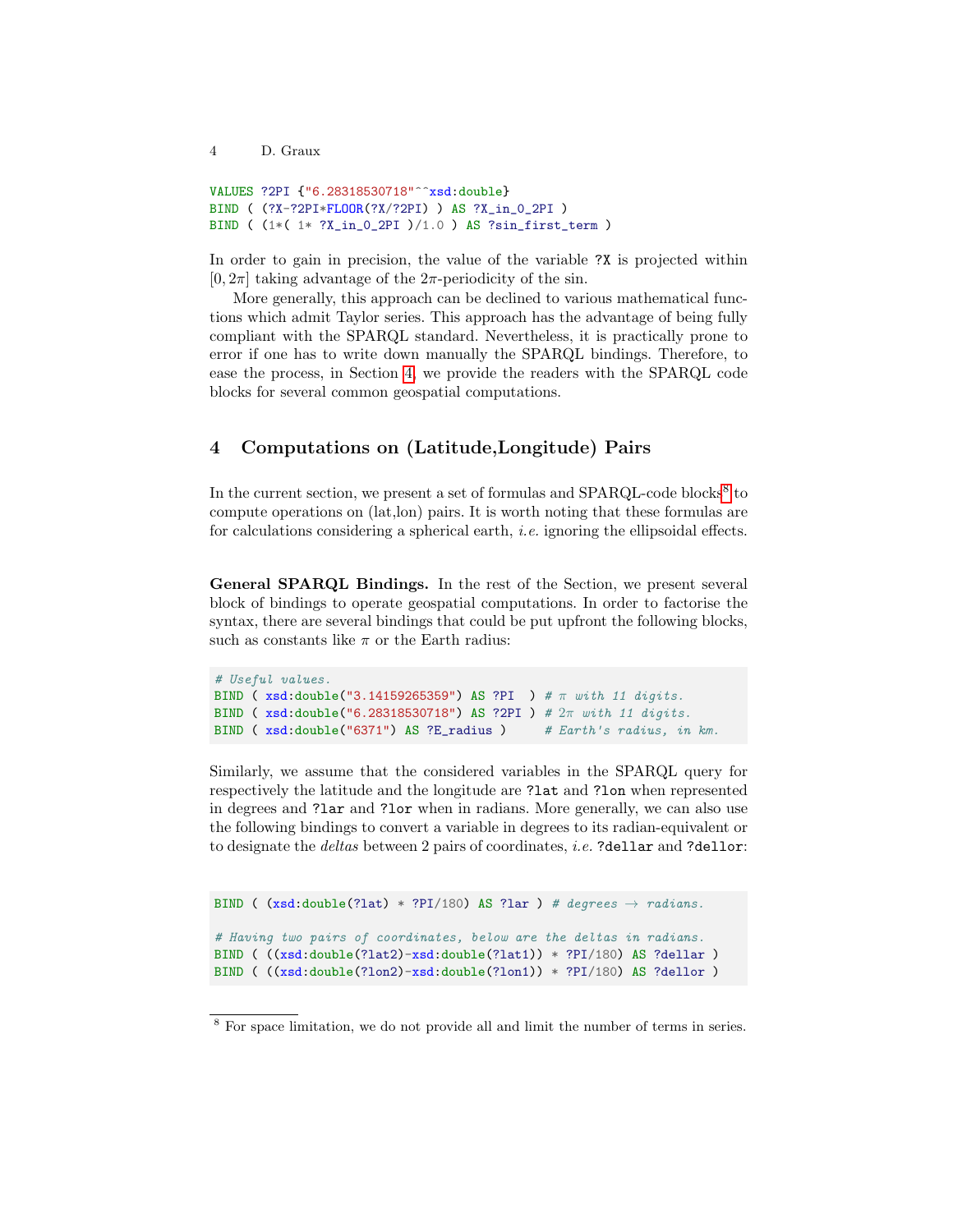#### 4.1 Considering the great-circle

Distance between two points. In order to calculate the great-circle distance between two points<sup>[9](#page-4-0)</sup>, the result is given using the **haversine**<sup>[10](#page-4-1)</sup> formula:

$$
a = \sin^2(\text{dellar}/2) + \cos(\text{lor}_1) \cdot \cos(\text{lor}_2) \cdot \sin^2(\text{dellor}/2)
$$
  
\n
$$
c = 2 \cdot \text{atan2}(\sqrt{a}, \sqrt{1 - a})
$$
  
\n
$$
d = \text{E_radians} \cdot c
$$

It is worth noting that this formula involves 7 trigonometric functions and 2 square roots. In particular, it requires an  $atan2$  which is defined as follows:

$$
atan2(y, x) = \begin{cases} 2. \arctan \frac{y}{\sqrt{x^2 + y^2} + x} & \text{if } x > 0, \\ \pi & \text{if } x < 0 \text{ and } y = 0, \\ \text{undefined} & \text{if } x = 0 \text{ and } y = 0. \end{cases}
$$

```
# A
BIND ((0+1*(1* ((?dellar/2)-?2PI*FLOOR((?dellar/2)/?2PI) ))/1.0 +-1*(1*
\rightarrow ((?dellar/2)-?2PI*FLOOR((?dellar/2)/?2PI))*
\rightarrow ((?dellar/2)-?2PI*FLOOR((?dellar/2)/?2PI))*
\rightarrow ((?dellar/2)-?2PI*FLOOR((?dellar/2)/?2PI) ))/6.0 )AS ?Asub1)
BIND ((0+1*(1)/1.0 +-1*(1* (?lar1)-?2PI*FLOOR(?lar1)/?2PI) )*
\rightarrow (?lar1)-?2PI*FLOOR(?lar1)/?2PI) ))/2.0 )AS ?Asub2)
BIND ((0+1*(1)/1.0 +-1*(1*(?)21-?)2PI*FLOOR(?1ar2)/?2PI) )*
\rightarrow (?lar2)-?2PI*FLOOR(?lar2)/?2PI) ))/2.0 )AS ?Asub3)
BIND ((0+1*(1* ((?dellor/2)-?2PI*FLOOR((?dellor/2)/?2PI) ))/1.0 +-1*(1*
\rightarrow ((?dellor/2)-?2PI*FLOOR((?dellor/2)/?2PI))*
\rightarrow ((?dellor/2)-?2PI*FLOOR((?dellor/2)/?2PI))*
\rightarrow ((?dellor/2)-?2PI*FLOOR((?dellor/2)/?2PI) ))/6.0 )AS ?Asub4)
BIND ( ( FLOOR(( (1*(?Asub1)*(?Asub1)) +?Asub2*?Asub3*
\rightarrow (1*(?Asub4)*(?Asub4)) )*10000)/10000 ) AS ?A )
#
  \sqrt{A}BIND ((0+(1*(((?A)-1)/((?A)+1)))/1.0+(1*(((?A)-1)/((?A)+1))*(((?A)-1)/((?A)+1))*(((?A)-1)/((?A)+1)))/3.0
,→
\rightarrow +(1*(((?A)-1)/((?A)+1))*(((?A)-1)/((?A)+1))*(((?A)-1)/((?A)+1))*
→ (((?A)-1)/((?A)+1))*(((?A)-1)/((?A)+1)))/5.0 )AS ?sub1)
\frac{\text{BIND}((0+(1)/1.0+(1*?sub1)/1.0+(1*?sub1*?sub1)/2.0)}{\sqrt{1+\frac{1}{2}}}\?sub2)
# \sqrt{1-A}BIND ((0+(1*((1-?A)-1)/((1-?A)+1)))/1.0\rightarrow +(1*(((1-?A)-1)/((1-?A)+1))*(((1-?A)-1)/((1-?A)+1))*
\rightarrow (((1-?A)-1)/((1-?A)+1)))/3.0+(1*((1-?A)-1)/((1-?A)+1))*\rightarrow (((1-?A)-1)/((1-?A)+1))*(((1-?A)-1)/((1-?A)+1))*((1-?A)-1)/\rightarrow ((1-?A)+1))*(((1-?A)-1)/((1-?A)+1)))/5.0 )AS ?sub3)
```
<span id="page-4-0"></span><sup>9</sup> The shortest distance over the Earth's surface, considering an "as-the-crow-flies" distance, while ignoring hills and topography

<span id="page-4-1"></span><sup>10</sup> The *half versed sine*:  $hav(\theta) = \frac{1}{2} \cdot versine(\theta) = \sin^2 \left(\frac{\theta}{2}\right)$ 2  $= \frac{1 - \cos(\theta)}{2}$  $\frac{200(v)}{2}$ .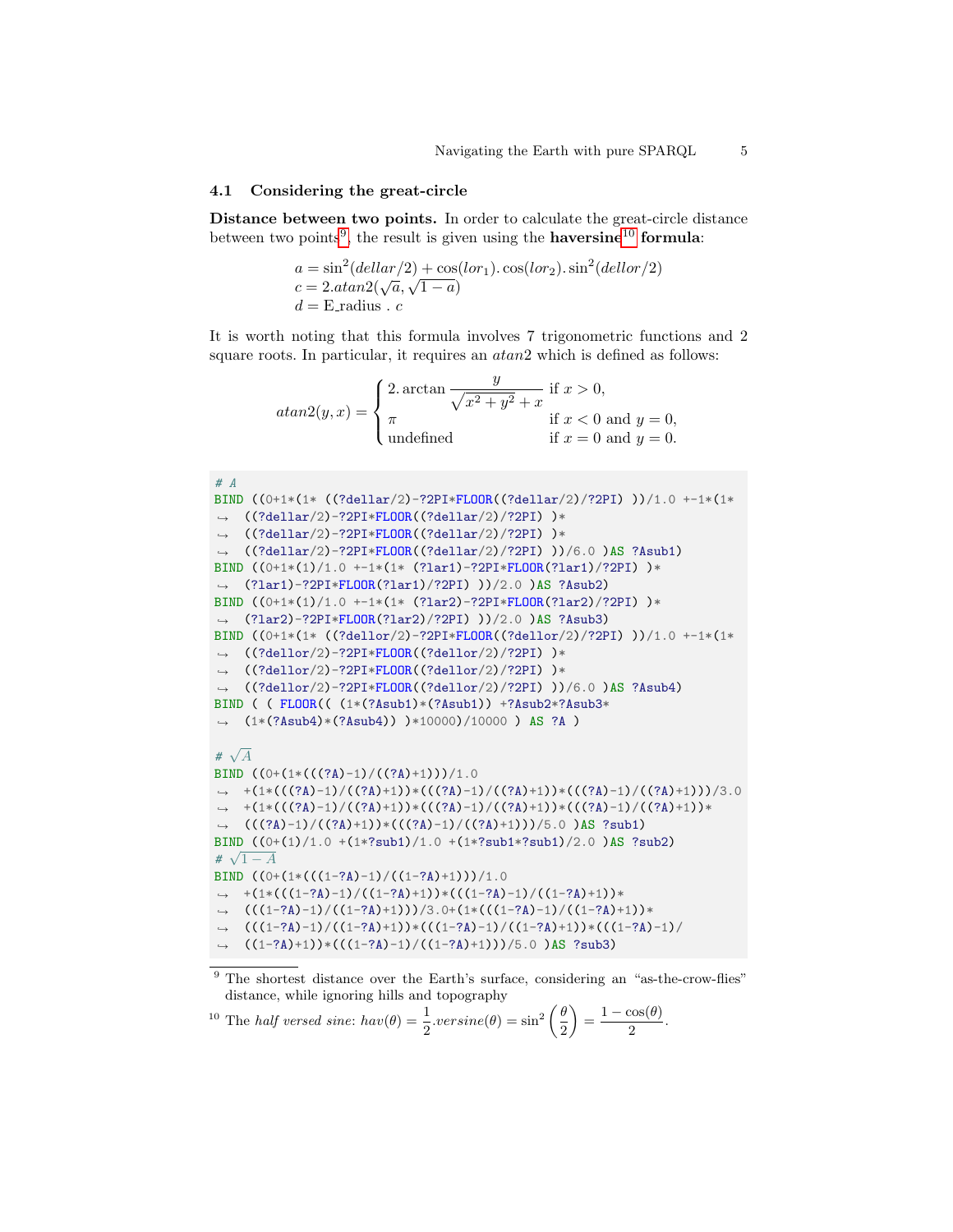BIND  $((0+(1)/1.0 + (1*?sub3)/1.0 + (1*?sub3*?sub3)/2.0)$ AS ?sub4) #  $\sqrt{(\sqrt{A})^2 + (\sqrt{1-A})^2}$ BIND (((?sub2)\*(?sub2)+(?sub4)\*(?sub4))AS ?sub5) BIND  $((0+(1*(( ?sub5-1)/( ?sub5+1)))/1.0 +(1*(( ?sub5-1)/( ?sub5+1))*)($  $\rightarrow$  ?sub5-1)/( ?sub5+1))\*(( ?sub5-1)/( ?sub5+1)))/3.0 +(1\*(( ?sub5-1)/(  $\rightarrow$  ?sub5+1))\*(( ?sub5-1)/( ?sub5+1))\*(( ?sub5-1)/( ?sub5+1))\*((  $\rightarrow$  ?sub5-1)/( ?sub5+1))\*(( ?sub5-1)/( ?sub5+1)))/5.0 )AS ?sub6) BIND ((0+(1)/1.0 +(1\*?sub6)/1.0 +(1\*?sub6\*?sub6)/2.0 )AS ?sub7) # arctan  $\sqrt{ }$  $\mathcal{L}$  $\sqrt{A}$  $\sqrt{(\sqrt{A})^2 + (\sqrt{1-A})^2} + \sqrt{1-A}$  $\setminus$  $\overline{1}$ BIND (((?sub2)/( ?sub7+(?sub4)))AS ?sub8) BIND ((0+1\*(1\* ?sub8)/1.0 +-1\*(1\* ?sub8\* ?sub8\* ?sub8)/3.0 +1\*(1\* ?sub8\*  $\rightarrow$  ?sub8\* ?sub8\* ?sub8\* ?sub8)/5.0 )AS ?sub9) # Grand finale BIND ( ( FLOOR((2 \* ?sub9)\*10000)/10000 ) AS ?C ) BIND ( (2 \* ?E\_radius \* ?C) AS ?distance )

As presented displayed above, this haversine formula can be converted in SPARQL bindings, using series approximations. For clarity reason, we only used the first 3 terms for the series. Practically, such set of bindings is tedious to write down manually and the use of a tool (such as MINDS [\[5\]](#page-11-5)) is much safer to avoid typos and guarantee a SPARQL compliant output.

Initial bearing. Most of the time, while navigating following a defined course, the current bearing will vary to follow a great circle path. The following formula computes the initial bearing<sup>[11](#page-5-0)</sup> in radians:

 $\theta = \text{atan2}(\sin(\text{dellor}) \cos(\text{lar}_2), \cos(\text{lar}_1) \sin(\text{lar}_2) - \sin(\text{lar}_1) \cos(\text{lar}_2) \cos(\text{dellor}))$ 

where  $(lar_1,lor_1)$  is the starting point and  $(lar_2,lor_2)$  the end point.

**Mid-point.** Similarly, the half-way point  $(lat_m, lon_m)$  of a course from  $(lat_1, lon_1)$ to  $(lat_2,lon_2)$  may be calculated using:

 $B_x = \cos(lar_2) \cdot \cos(dellor)$  $B_y = \cos(lar_2) \cdot \sin(dellor)$  $lar_m = atan2\left(\sin(lar_1) + \sin(lar_2) , \sqrt{(\cos(lar_1) + B_x)^2 + B_y^2}\right)$  $lor_m = lor_1 + atan2(B_y, cos(lar_1) + B_x)$ 

<span id="page-5-0"></span> $\overline{11}$  Also known as *forward azimuth*.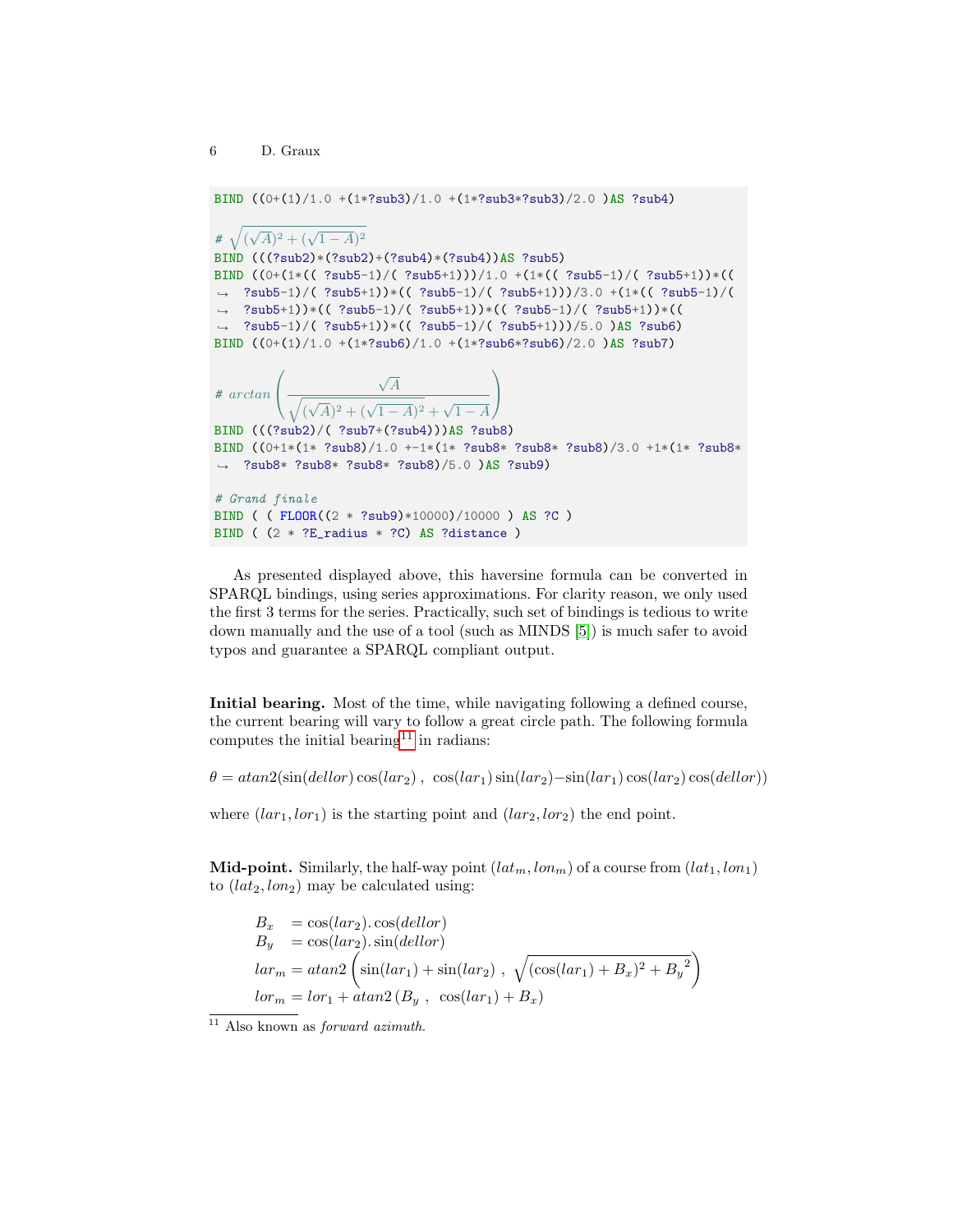Intermediate point. More generally, an intermediate point at any fraction  $f$ along the great circle path between two points  $(lat_1,lon_1)$  and  $(lat_2,lon_2)$  can be calculated:

$$
a = \frac{\sin((1-f).\delta)}{\sin \delta}
$$
  
\n
$$
b = \frac{\sin(f.\delta)}{\sin \delta}
$$
  
\n
$$
x = a \cos(lar_1)\cos(lor_1) + b \cos(lar_2)\cos(lor_2)
$$
  
\n
$$
y = a \cos(lar_1)\sin(lor_1) + b \cos(lar_2)\sin(lor_2)
$$
  
\n
$$
z = a \sin(lar_1) + b \sin(lar_2)
$$
  
\n
$$
lar_i = atan2(z, \sqrt{x^2 + y^2})
$$
  
\n
$$
lor_i = atan2(y, x)
$$

with  $\delta$  the angular distance  $\frac{d}{E\_radius}$  between the two points. We note that for  $f = 0$  and  $f = 1$  respectively, we have point 1 and point 2.

Closest point to the poles. Using Clairaut's formula<sup>[12](#page-6-0)</sup>, we can obtain the maximum latitude  $\lim_{M \to \infty}$  of a great circle path, given a bearing B and latitude lar on the great circle:

$$
lar_M = \operatorname{acos}(|\sin B \cdot \cos(lar)|)
$$

**Destination point.** Considering an initial point  $(lar_1, lor_1)$ , an initial bearing B and a distance d, it is possible to know the arrival point following a great-circle route:

$$
lar_f = \operatorname{asin}(\sin(lar_1) \cdot \cos \delta + \cos(lar_1) \cdot \sin \delta \cdot \cos B)
$$
  

$$
lor_f = lar_1 + \operatorname{atan2}(\sin B \cdot \sin \delta \cdot \cos(lar_1), \cos \delta - \sin(lar_1) \cdot \sin(lar_f))
$$

with  $\delta$  the angular distance  $\frac{d}{E_{\perp} radius}$ .

#### 4.2 Considering rhumb lines

Most of the features presented for great-circle ways are applicable to rhumb lines too. As explained in Section [2,](#page-1-1) rhumb lines differ from great-circle paths in the sense that they consider constant bearing, crossing all meridians at the same angle. Traditionally, sailors used to navigate along rhumb lines since it is easier to follow a constant compass bearing than to be continually adjusting the bearing, as is needed to follow a great circle. In addition, rhumb lines are straight lines on Mercator projection maps. However, rhumb lines are generally longer than great-circle routes.

<span id="page-6-0"></span> $\frac{12 \text{ https://en.wikipedia.org/wiki/Clairaut%27s_relation.(differential_geometry))}{12 \text{ https://en.wikipedia.org/wiki/Clairaut%27s_relation.(differential_geometry))}}$  $\frac{12 \text{ https://en.wikipedia.org/wiki/Clairaut%27s_relation.(differential_geometry))}{12 \text{ https://en.wikipedia.org/wiki/Clairaut%27s_relation.(differential_geometry))}}$  $\frac{12 \text{ https://en.wikipedia.org/wiki/Clairaut%27s_relation.(differential_geometry))}{12 \text{ https://en.wikipedia.org/wiki/Clairaut%27s_relation.(differential_geometry))}}$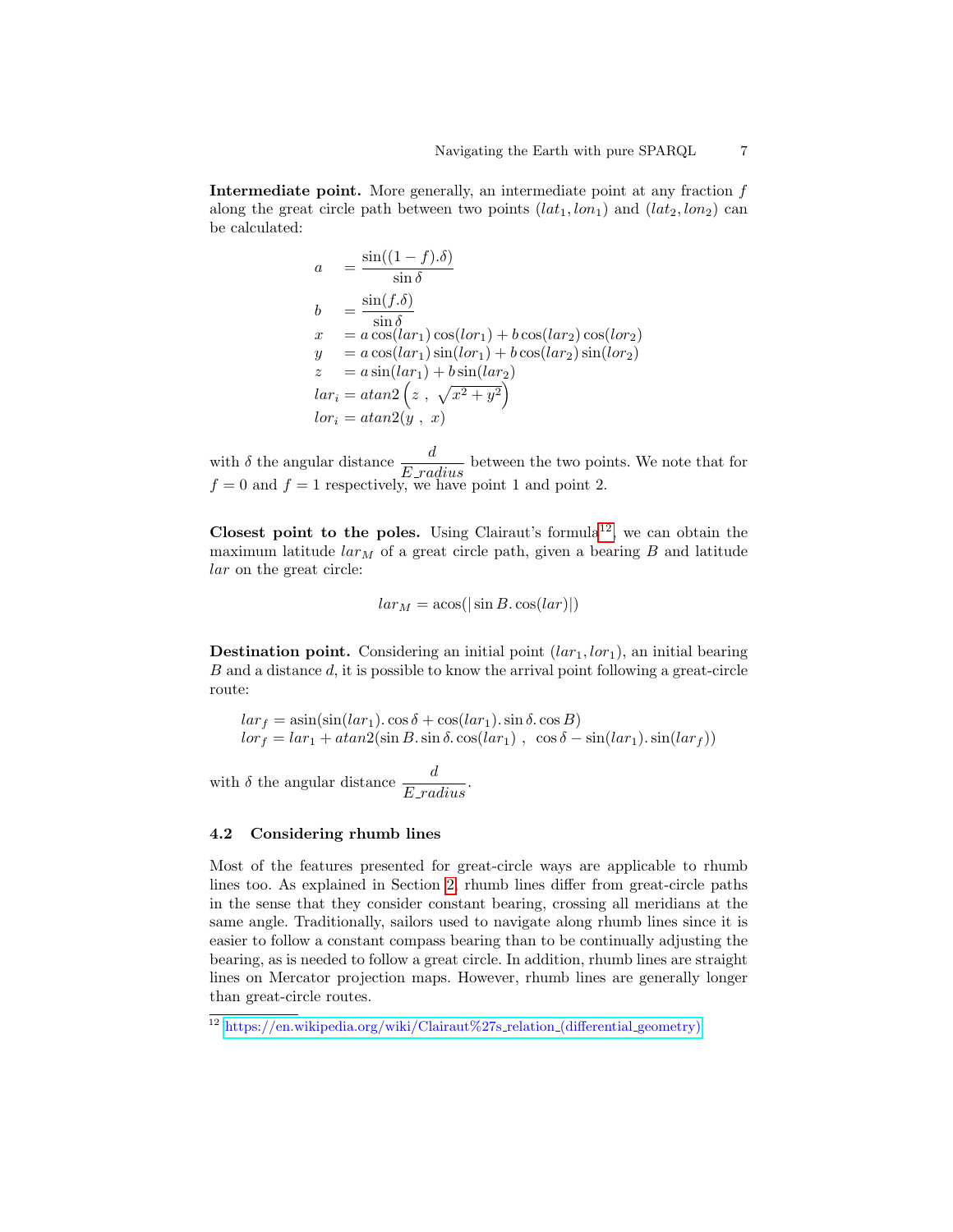Practically, most of rhumb-related computations are using the inverse Gud- $ermannian function<sup>13</sup>$  $ermannian function<sup>13</sup>$  $ermannian function<sup>13</sup>$ , which gives the height on a Mercator projection map of a given latitude  $\varphi$ :

$$
g d^{-1} : \varphi \mapsto g d^{-1}(\varphi) = \ln\left(\tan\left(\frac{\pi}{4} + \frac{\varphi}{2}\right)\right)
$$

```
# \frac{\pi}{4}\frac{\pi}{4} + \frac{\varphi}{2}\frac{r}{2} renamed ?X
BIND ( ( FLOOR((?PI/4 + ?lar/2)*10000)/10000 ) AS ?X )
# Series of sin(?X)
BIND ((0+1*(1* ((?X)-?2PI*FLOOR((?X)/?2PI) ))/1.0 +-1*(1* ((?X)-?2PI*FLOOR((?X)/?2PI) )*
      ((?X)-?2PI*FLOOR((?X)/?2PI) )* ((?X)-?2PI*FLOOR((?X)/?2PI) ))/6.0 +1*(1*
((?X)-?2PI*FLOOR((?X)/?2PI) )* ((?X)-?2PI*FLOOR((?X)/?2PI) )*
     ((?X)-?2PI*FLOOR((?X)/?2PI) )* ((?X)-?2PI*FLOOR((?X)/?2PI) )*
    ((?X)-?2PI*FLOOR((?X)/?2PI) ))/120.0 )AS ?sub1)
\hookrightarrow\leftarrow\hookrightarrow\hookrightarrow# Series of cos(?X)
\nonumber \begin{array}{lll} \texttt{BIND} & \texttt{(0+1*(1)/1.0 +-1*(1*(-(??Y)-?2PI*FLOOR((?X)/?2PI)))*((?X)-?2PI*FLOOR((?X)/?2PI))} \end{array}\rightarrow ))/2.0 +1*(1* ((?X)-?2PI*FLOOR((?X)/?2PI) )* ((?X)-?2PI*FLOOR((?X)/?2PI) )*
\rightarrow ((?X)-?2PI*FLOOR((?X)/?2PI))* ((?X)-?2PI*FLOOR((?X)/?2PI)))/24.0)AS ?sub2)
# Series for ln(tan(?X)) = ln\left(\frac{sin(?X)}{sin(?X)}\right)cos(?X)\setminusBIND (( 2*(0+(1*(((?sub1/?sub2)-1)/((?sub1/?sub2)+1)))/1.0
\rightarrow +(1*((?sub1?sub2)-1)/((?sub1/?sub2)+1))*((?sub2)+1))→ ((?sub1/?sub2)+1))*(((?sub1/?sub2)-1)/((?sub1/?sub2)+1)))/3.0
\rightarrow +(1*((?sub1/?sub2)-1)/((?sub1/?sub2)+1))*((?sub1/?sub2)-1)/→ ((?sub1/?sub2)+1))*(((?sub1/?sub2)-1)/((?sub1/?sub2)+1))*(((?sub1/?sub2)-1)/<br>→ ((?sub1/?sub2)+1))*(((?sub1/?sub2)-1)/((?sub1/?sub2)+1)))/5.0 ))<mark>AS</mark> ?sub3)
BIND ( ( FLOOR((?sub3)*10000)/10000 ) AS ?Gudermannian )
```
Distance. Since a rhumb line is a straight line on a Mercator projection, the distance between two points along a rhumb line is the length of that line (using Pythagoras' theorem); but the distortion of the projection needs to be compensated for. On a constant latitude course (travelling East-West), this compensation is simply  $cos(lar)$ ; in the general case, it is  $dellar/delproj$  where  $delproj = ln \left( \frac{\tan(\pi/4 + lar_2/2)}{\tan(\pi/4 + lar_1/2)} \right)$  *i.e.* the projected latitude difference. Which leads to the following formula:

$$
q = \frac{dellar}{delproj}
$$
 (or  $cos(lar)$  for E-W lines)  

$$
d = \sqrt{dellar^2 + q^2}.dellor^2
$$
. E\_radius (Pythagoras)

Bearing. As a rhumb line is a straight line on a Mercator projection, with an angle on the projection equal to the compass bearing.

 $B = atan2(dellor, delproj)$ 

<span id="page-7-0"></span><sup>&</sup>lt;sup>13</sup> [https://en.wikipedia.org/wiki/Gudermannian](https://en.wikipedia.org/wiki/Gudermannian_function)\_function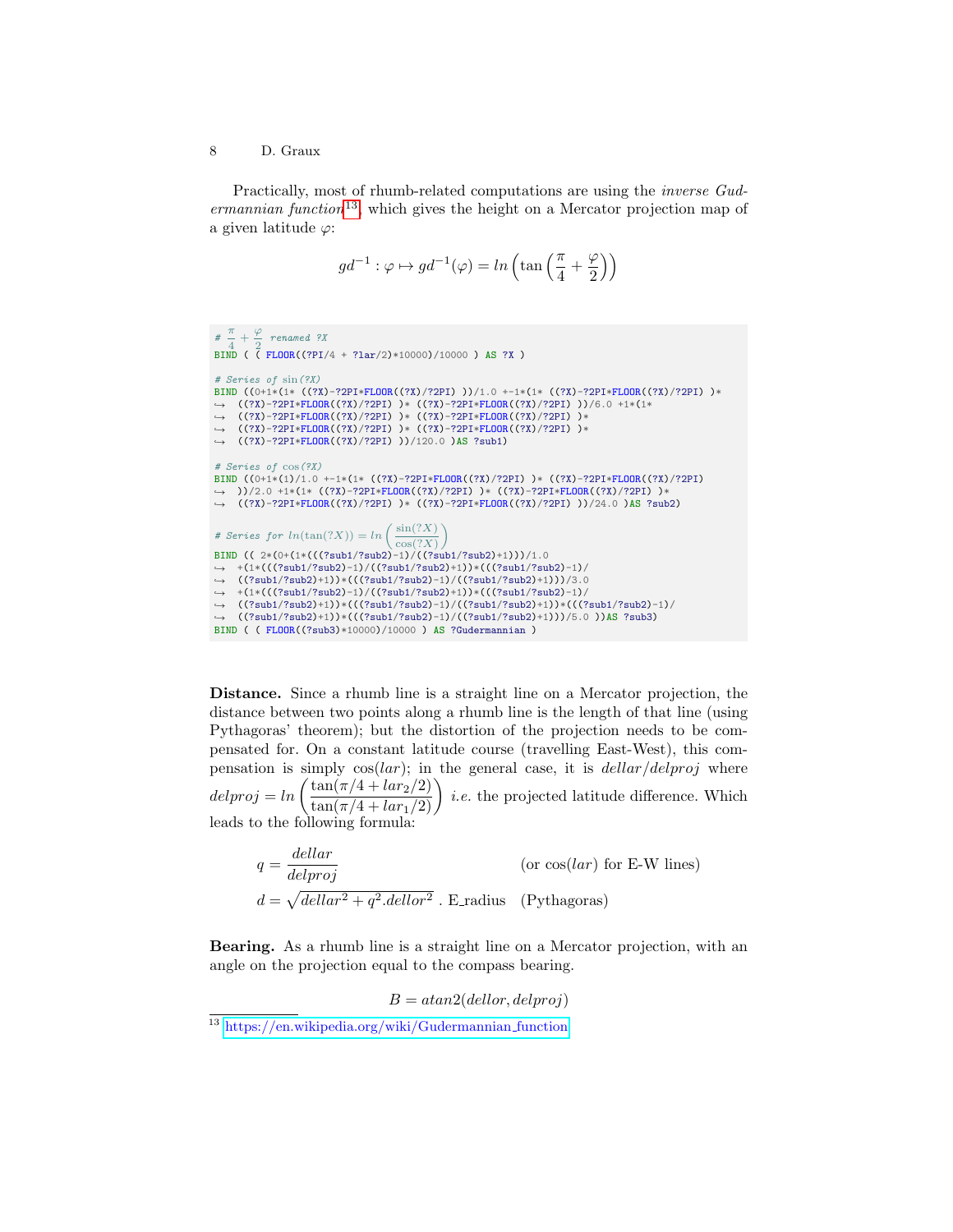#### 4.3 Distance to the horizon from the "crow's nest"

At a height  $h$  above the ground, the distance to the horizon  $d$ , is given by:  $d = \sqrt{(2 * R * h/b)}$  with  $b = 0.8279$  is a factor that accounts for atmospheric refraction and depends on the atmospheric temperature lapse rate, which is taken to be standard<sup>[14](#page-8-0)</sup>, leading us to the following SPARQL bindings:

```
BIND ( "0.8279" AS ?b )
BIND ( (2*xsd:double(?E_radius)*xsd:double(?h)/xsd:double(?b)) AS ?int )
BIND ((0+(1*((?int)-1)/((?int)+1)))/1.0+(1*(((?int)-1)/((?int)+1))*(((?int)-1)/((?int)+1))*(((?int)-1)/((?int)+1)))/3.0
+(1*(((?int)-1)/((?int)+1))*(((?int)-1)/((?int)+1))*\rightarrow (((?int)-1)/((?int)+1))*(((?int)-1)/((?int)+1))*(((?int)-1)/((?int)+1)))/5.0
+(1*(((?int)-1)/((?int)+1))*(((?int)-1)/((?int)+1))*\leftrightarrow (((?int)-1)/((?int)+1))*(((?int)-1)/((?int)+1))*(((?int)-1)/((?int)+1))*
   (((?int)-1)/((?int)+1))*((?int)-1)/((?int)+1)))/7.0\hookrightarrow)AS ?sub1)
BIND ((0+(1)/1.0+(1*?sub1)/1.0+(1*?sub1*?sub1)/2.0 + (1*?sub1*?sub1*?sub1)/6.0 )AS ?sub2)
BIND ( ( FLOOR((?sub2)*10000)/10000 ) AS ?distance )
```
### 4.4 Faster approximations for great-circle distances

In practice, if performance is an issue and accuracy less important, for small distances Pythagoras' theorem<sup>[15](#page-8-1)</sup> can be used on an *equirectangular projection*<sup>[16](#page-8-2)</sup>:

$$
x = dellor . \cos\left(\frac{lar_1 + lar_2}{2}\right)
$$
  

$$
y = dellar
$$
  

$$
d = \text{E_radius} . \sqrt{x^2 + y^2}
$$

This approximation uses one trigonometric and one square root function (as against the 7 trigonometric plus 2 square roots for haversine fescribed above). Technically, the accuracy is of the equirectangular method varies: along meridians there are no errors, otherwise it depends on distance, bearing, and latitude; however the errors are small enough for many purposes. Such a method would lead to the following SPARQL code block of bindings:

```
BIND ((0+1*(1)/1.0 +-1*(1*(((?1ar1+?1ar2)/2)-?2PI*FL00R(((?1ar1+?1ar2)/2)/?2PI)))*(((?1ar1+?1ar2)/2)-?2PI*FLOOR(((?1ar1+?1ar2)/2)/?2PI) ))/2.0 +1*(1*
    (((?lar1+?lar2)/2)-?2PI*FLOOR(((?lar1+?lar2)/2)/?2PI) )*
    (((?1ar1+?1ar2)/2)-?2PI*FL00R(((?1ar1+?1ar2)/2)/?2PI) )*
→ (((?lar1+?lar2)/2)-?2PI*FLOOR(((?lar1+?lar2)/2)/?2PI) )*
\leftrightarrow (((?lar1+?lar2)/2)-?2PI*FLOOR(((?lar1+?lar2)/2)/?2PI) ))/24.0 )AS ?sub1)
\hookrightarrow\rightarrow\rightarrowBIND ( ( FLOOR((xsd:double(?dellor)*?sub1)*10000)/10000 ) AS ?X )
BIND ( ( FLOOR(( (1*?X*?X) + (1*?dellar*?dellar) )*10000)/10000 ) AS ?root )
BIND ((0+(1*(((?root)-1)/((?root)+1)))/1.0
\rightarrow +(1*(((?root)-1)/((?root)+1))*(((?root)-1)/((?root)+1))*(((?root)-1)/((?root)+1)))/3.0
\rightarrow +(1*(((?root)-1)/((?root)+1))*(((?root)-1)/((?root)+1))*(((?root)+1))(((?root)+1))*(((?root)-1)/((?root)+1))*(((?root)-1)/((?root)+1)))/5.0 )AS ?sqsub1)
\hookrightarrowBIND ((0+(1)/1.0 +(1*?sqsub1)/1.0 +(1*?sqsub1*?sqsub1)/2.0 )AS ?sqsub2)
BIND ( ( FLOOR((xsd:double(?E_radius)*?sqsub2)*10000)/10000 ) AS ?d )
```
<span id="page-8-0"></span><sup>14</sup> See Table 12 from the American Practical Navigator [\[2\]](#page-11-6).

<span id="page-8-1"></span> $^{15}$ [https://en.wikipedia.org/wiki/Pythagorean](https://en.wikipedia.org/wiki/Pythagorean_theorem)\_theorem

<span id="page-8-2"></span><sup>16</sup> [https://en.wikipedia.org/wiki/Equirectangular](https://en.wikipedia.org/wiki/Equirectangular_projection) projection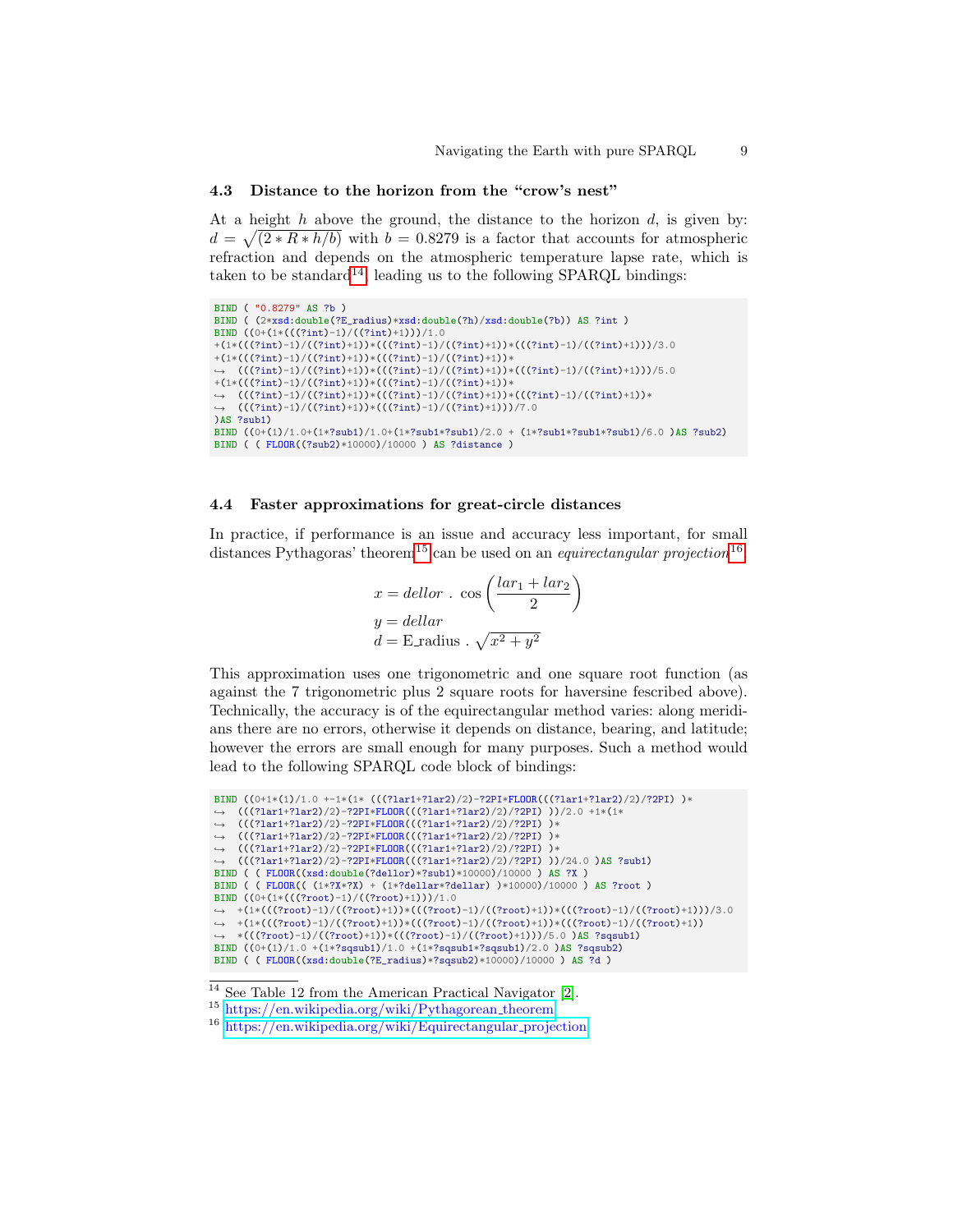Alternatively, the polar coordinate "flat-earth" formula can be used. Considering the co-latitudes  $colar_1 = \frac{\pi}{2} - lar_1$  and  $colar_2 = \frac{\pi}{2} - lar_2$ , then:

$$
d = \text{E\_radius} \cdot \sqrt{colar_1^2 + colar_2^2 - 2.colar_1.colar_2.\cos(dellor)}
$$

# <span id="page-9-0"></span>5 Related Work

Due to SPARQL's lack of essential basic math functions in its standard<sup>[17](#page-9-1)</sup>, different approaches have emerged to serve this need.

Some SPARQL evaluators actually do not give the possibility of computing mathematical functions inside queries at all. This is for instance the case with 4store [\[6\]](#page-11-7), RDF3X [\[12\]](#page-11-8) or SPARQLGX [\[4\]](#page-11-9) which are nonetheless popular evaluators from the literature known for their performances evaluating conjunctive queries. However, arguably, the research focus of these systems was on optimization of joins and indexes and less on feature completeness.

Currently, all practical relevant SPARQL evaluators offer the opportunity of computing mathematical functions inside the BIND elements and projections. While the SPARQL standard defines the built-in functions as part of the syn- $\text{tax}^{18}$  $\text{tax}^{18}$  $\text{tax}^{18}$ , the widely adopted approach by evaluator developers is to take advantage of the Function Call rule, which allows arbitrary IRIs to be used as function names. Hence, function extensions typically require no changes to the SPARQL syntax. However, the lack of standardization implies two drawbacks:

- Firstly, the namespaces, local names and signatures of functions may vary between SPARQL engines, which makes it tedious –if not prohibitive– to exchange backends.
- Secondly, the means of computation of a function and therefore the results may differ between evaluators.

All popular SPARQL evaluators –often used to serve public endpoints– such as Virtuoso [\[3\]](#page-11-10), Jena-Fuseki [\[7\]](#page-11-11),  $GraphDB<sup>19</sup>$  $GraphDB<sup>19</sup>$  $GraphDB<sup>19</sup>$  and  $Stardog<sup>20</sup>$  $Stardog<sup>20</sup>$  $Stardog<sup>20</sup>$  feature mathematical functions, yet, using different IRIs. For instance, Virtuoso uses the bif: names-pace, whereas Stardog reuses the XPath function namespace<sup>[21](#page-9-5)</sup>. Using such an approach of naming differently similar function/operator $^{22}$  $^{22}$  $^{22}$  implies a loss of interoperability, especially, it make the design of federated SPARQL queries far more complex.

<span id="page-9-1"></span> $17$  Currently, the SPARQL 1.2 Community Group which aims to advance SPARQL functionalities, is describing several mathematical operators that could be added in the next iteration of the standard. <https://github.com/w3c/sparql-12/>

<span id="page-9-2"></span><sup>18</sup> <https://www.w3.org/TR/sparql11-query/#grammar>

<span id="page-9-3"></span><sup>19</sup> <https://ontotext.com/products/graphdb/>

<span id="page-9-4"></span><sup>20</sup> <https://www.stardog.com/>

<span id="page-9-5"></span><sup>&</sup>lt;sup>21</sup> <https://www.w3.org/2005/xpath-functions/math#>

<span id="page-9-6"></span><sup>&</sup>lt;sup>22</sup> Implementations for built-in STDEV in Virtuoso, Fuseki, Stardog, Sesame: [https:](https://gist.github.com/albertmeronyo/c6ab285d0b73b05392e2f9b8a5bbea82) [//gist.github.com/albertmeronyo/c6ab285d0b73b05392e2f9b8a5bbea82](https://gist.github.com/albertmeronyo/c6ab285d0b73b05392e2f9b8a5bbea82)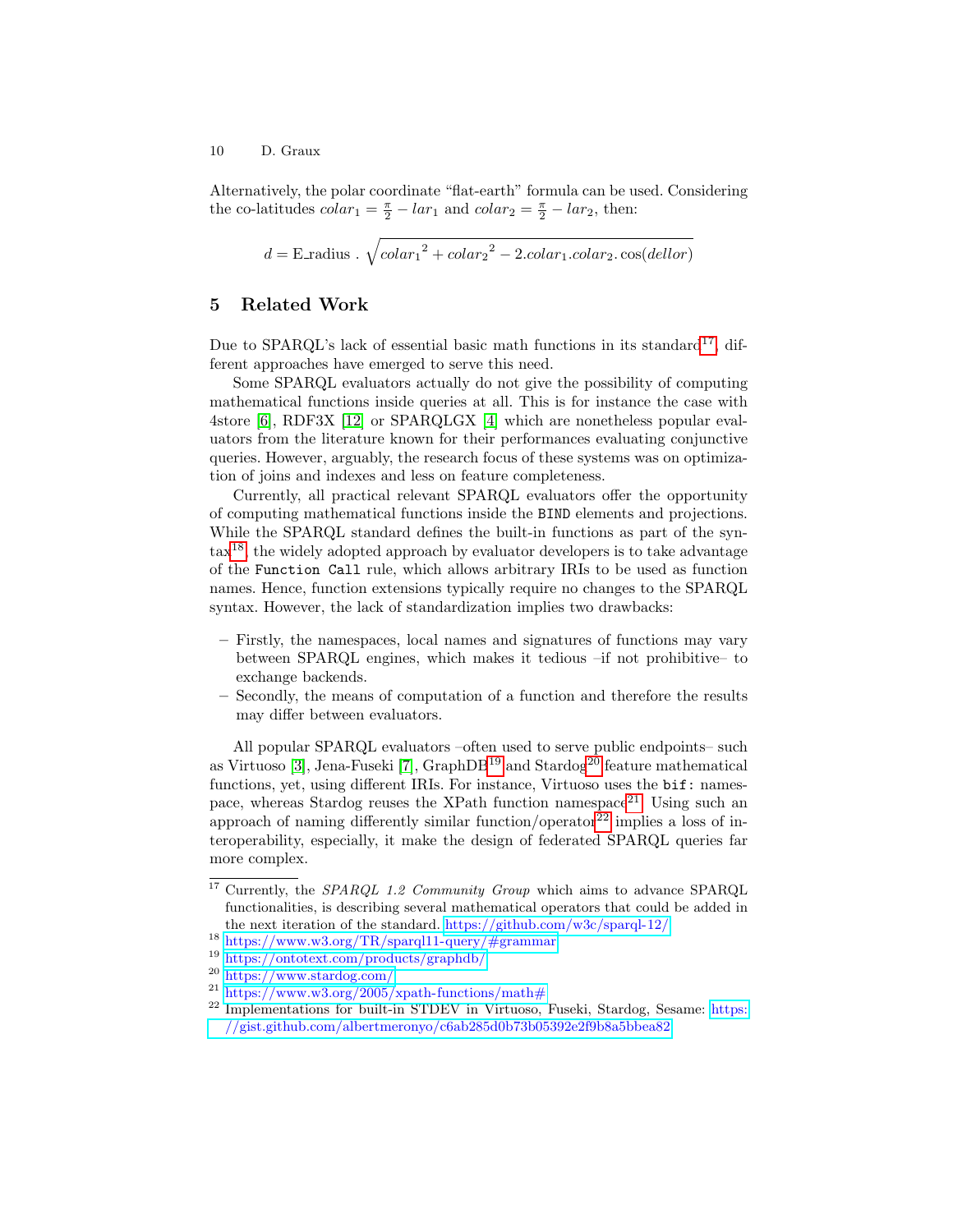Regarding the spatial aspects, several solutions have been proposed by the community to represent and query geo-data in RDF. For instance, stRDF and stSPARQL [\[9,](#page-11-12)[10\]](#page-11-13) were proposed to deal with spatiotemporal data. Similarly, the Open Geospatial Consortium runs the GeoSPARQL initiatives [\[1\]](#page-11-3) to provide a geographic query language for RDF data together with methods to structure and represent geo-information. Nowadays, considering its adoption within the community, GeoSPARQL is the de facto solution to deal with geo-RDF-data. Indeed, multiple evaluators implement GeoSPARQL giving then access to spatial functions for use in SPARQL queries such as finding a distance or computing a convex hull having sets of points or geometries. Therefore, GeoSPARQL provides explicit namespaces (and signatures) for the functions, and the calculations are based on other standards previously defined by the OGC, which should guarantee the use and the results of these functions from one triplestore to an other one. Unfortunately, these supports from the triplestores are not yet complete, as shown by Jovanovik *et al.* in  $[8]$ : "none of these widely used RDF storage solutions fully comply with the GeoSPARQL standard". Furthermore, triplestores may come with specific spatial functions like  $\rm{Jena}^{23}$  $\rm{Jena}^{23}$  $\rm{Jena}^{23}$ . As a consequence, to guarantee full interoperability of our code blocks and since some of the computations we wanted were not provided by default, we focused on standard SPARQL 1.1 operators.

## <span id="page-10-0"></span>6 Conclusion

In this article, taking the example of navigating/sailing the Earth, we provide the reader with a list of SPARQL fragments which can be used to compute complex (often tedious and prone-to-error to write) computations on latitude and longitude pairs while combining trigonometric functions. To go further, finergrained and additional code blocks (with typically more terms in the Taylor series to gain in accuracy) are openly available for copy-pasting purposes on the following repository:

<https://github.com/dgraux/Navigating-with-SPARQL>

As our expressions make only use of standard SPARQL 1.1, the suggested codeblocks are able to be run on all endpoints. In addition, from a query optimisation point of view, our solution helps to keep as much computation on the endpoint side as possible and therefore gives the opportunity to the endpoints for bespoke optimisation or caching strategies. Overall, while basing this study on navigating features on (lat,lon) pairs, we hope it showcases the potential of SPARQL and that it will foster SPARQL practitioners to rely on endpoints as much as possible.

<span id="page-10-1"></span><sup>23</sup> <https://jena.apache.org/documentation/geosparql/index.html>